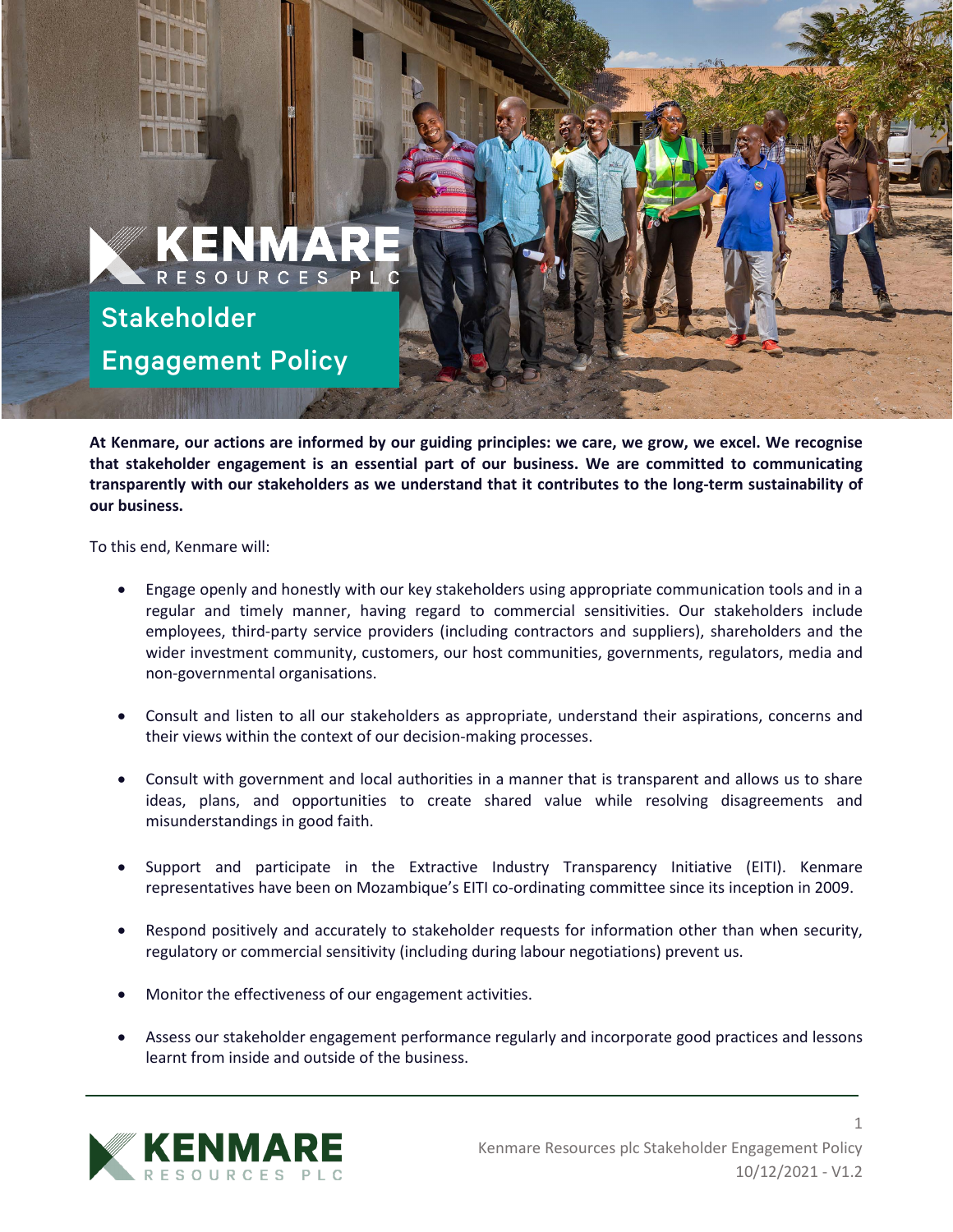The Stakeholder Engagement Policy is implemented by members of the Executive Committee and site leadership. The Sustainability Committee, and more widely the Board of Directors, has responsibility for overseeing company-wide compliance to this Policy.

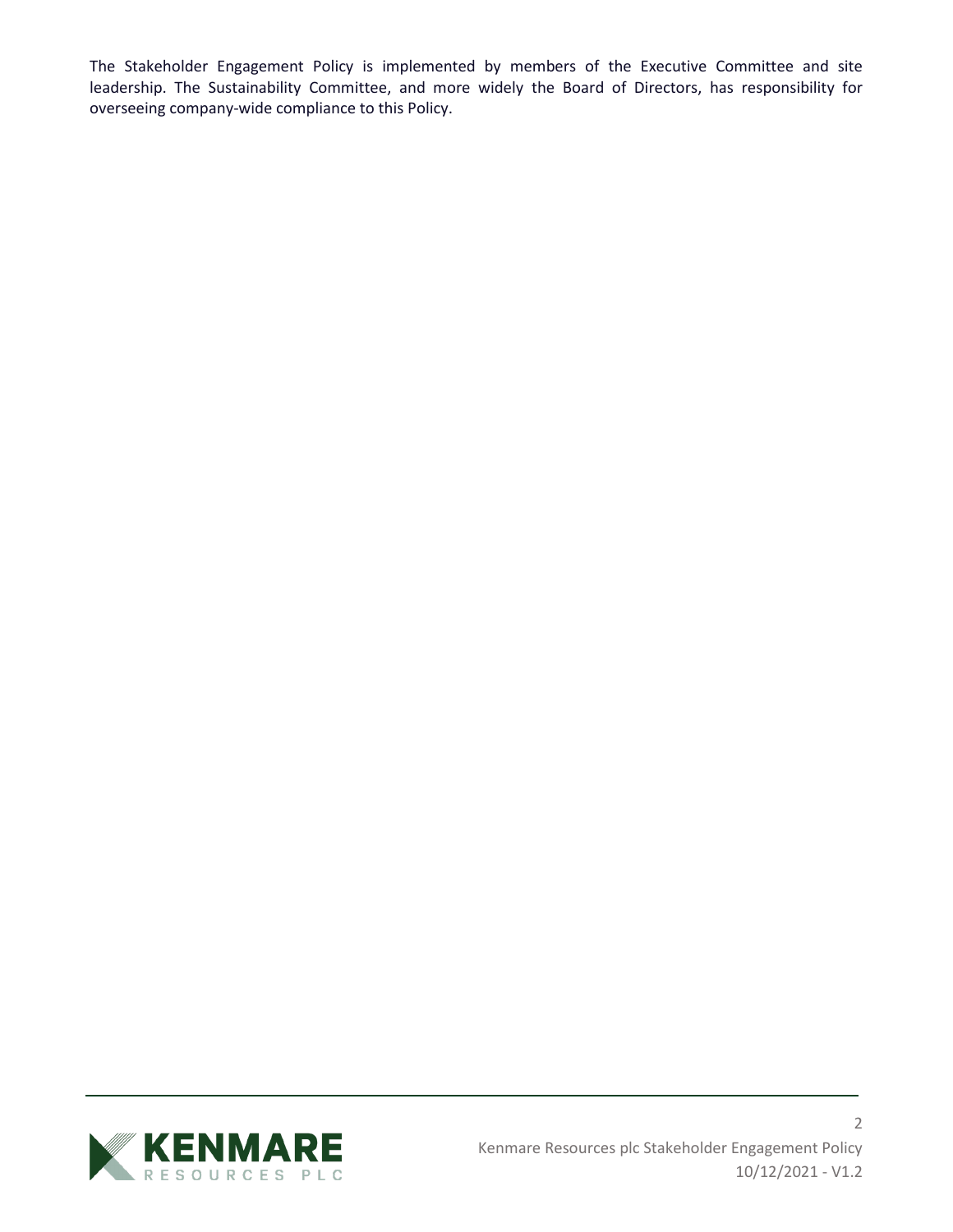This policy was reviewed and approved by the Board of Kenmare Resources plc and is signed by Michael Carvill, Managing Director on behalf of the Board of Kenmare Resources plc.

## **Michael Carvill**

Managing Director 10 December 2021

## **About Kenmare and scope of policy**

Kenmare is an established mining company operating the Moma Titanium Minerals Mine on the north-east coast of Mozambique. This Policy covers the Mine, our Mozambican offices in Nampula and Maputo and our head office in Dublin, Ireland.

We are one of the world's largest producers of mineral sands products, key raw materials ultimately consumed in everyday "quality-of-life" items such as paints, plastics, and ceramic tiles. We mine titanium-rich sands, mainly using dredges that float in artificial ponds, removing 3-5% of ore mined, and separate it into its constituent minerals. We then progressively rehabilitate the mined land before it is handed back to the local community. Once the minerals are separated, we transport our final products to ocean-going vessels from our dedicated port facility.